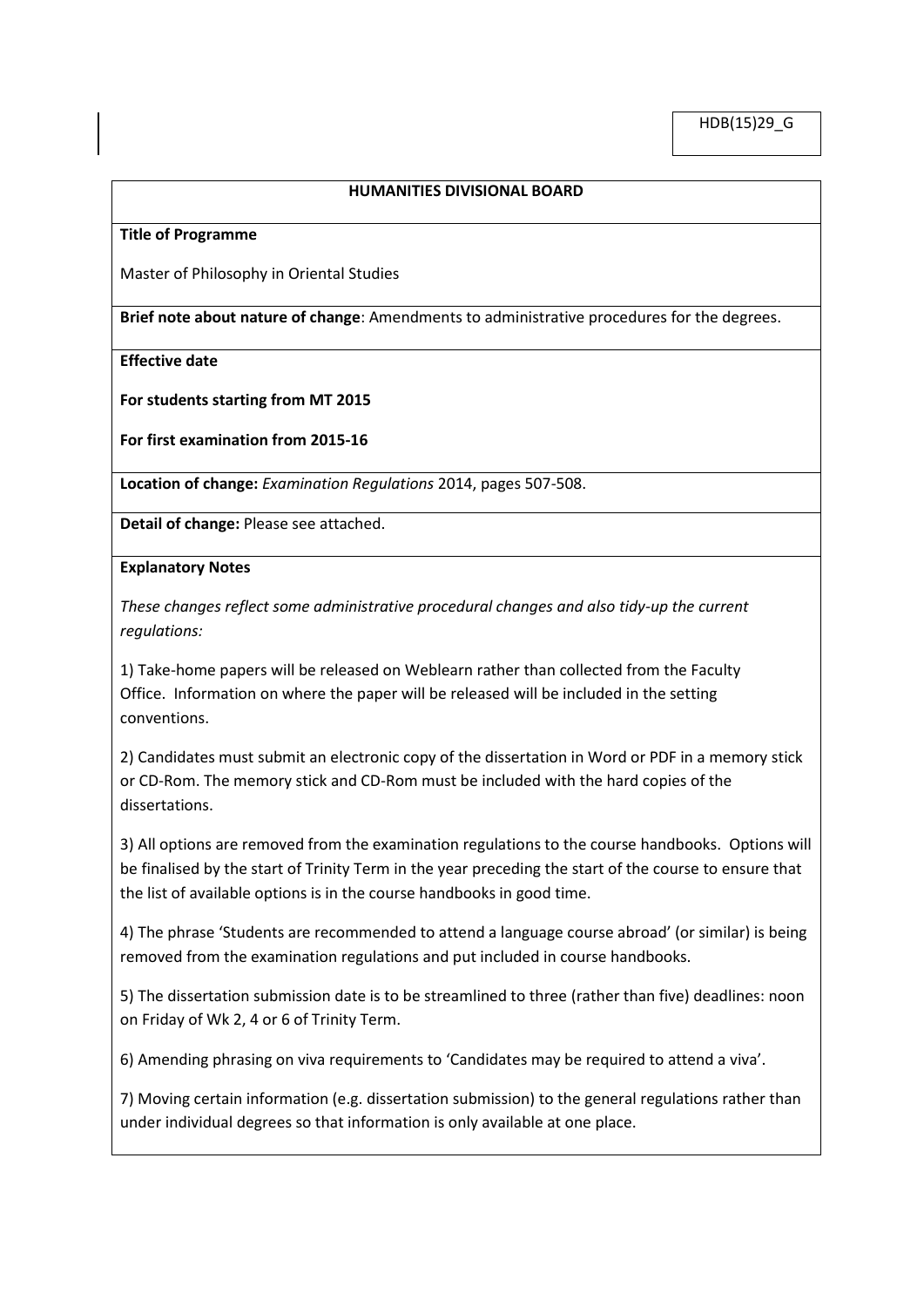## **Oriental Studies**

(*See also the general notice at the commencement of these regulations.*)

The regulations made by the Board of the Faculty of Oriental Studies are as follows:

1. Every candidate must present himself or herself for a written examination in one of the following subjects.

(i) Cuneiform Studies.

- (ii) Egyptology (including Graeco-Roman and Christian Egypt).
- (iii) Modern Middle Eastern Studies.
- (iv) Classical Indian Religion.
- (v) Modern Jewish Studies.
- (vi) Jewish Studies in the Graeco-Roman Period.
- (vii) Islamic Art and Archaeology.
- (viii) Ottoman Turkish Studies.
- (ix) Islamic Studies and History.
- (x) Modern Chinese Studies.
- (xi) Tibetan and Himalayan Studies.
- (xii) Modern South Asian Studies.

(xiii) Traditional East Asia: Classical, Medieval, and Early-Modern. **[From 1 October 2015:** (xiv) Buddhist Studies**.]**

2. Candidates for subject (i) must satisfy the Oriental Studies Board by the time of their qualifying examination that they possess a working knowledge of French and German; candidates for (ii) must satisfy the Oriental Studies Board by the time of their qualifying examination that they possess a working knowledge of French and German, and candidates who wish to offer Greek papyrology must possess a fluent knowledge of Greek; and for subject (v) candidates should possess a working knowledge of either Hebrew or Yiddish, and a relevant European language. For subject (viii) and the Turkish option in subject (ix) candidates should possess a sound reading knowledge of Modern Turkish or Arabic or Persian. For subject (x) Modern Chinese Studies, candidates will normally have a first degree in a discipline relevant to their elective subject. For subject (xiii) Traditional East Asia: Classical, Medieval, and Early Modern, candidates should possess a good proficiency (normally at least two years' study or equivalent) in modern Chinese, Japanese or Korean.

3.A candidate who fails any part or parts of the Qualifying Examination may retake such part or parts during the Long Vacation prior to the second year of the course, except in the cases of the M.Phil. in Classical Indian Religion, Modern Middle Eastern Studies, Modern Jewish Studies and Tibetan and Himalayan Studies. A candidate who fails any part or parts of the Qualifying Examination for these four courses may retake such part or parts during Trinity Term of the first year of study except where stated otherwise in the particular regulations for individual courses in the following pages..